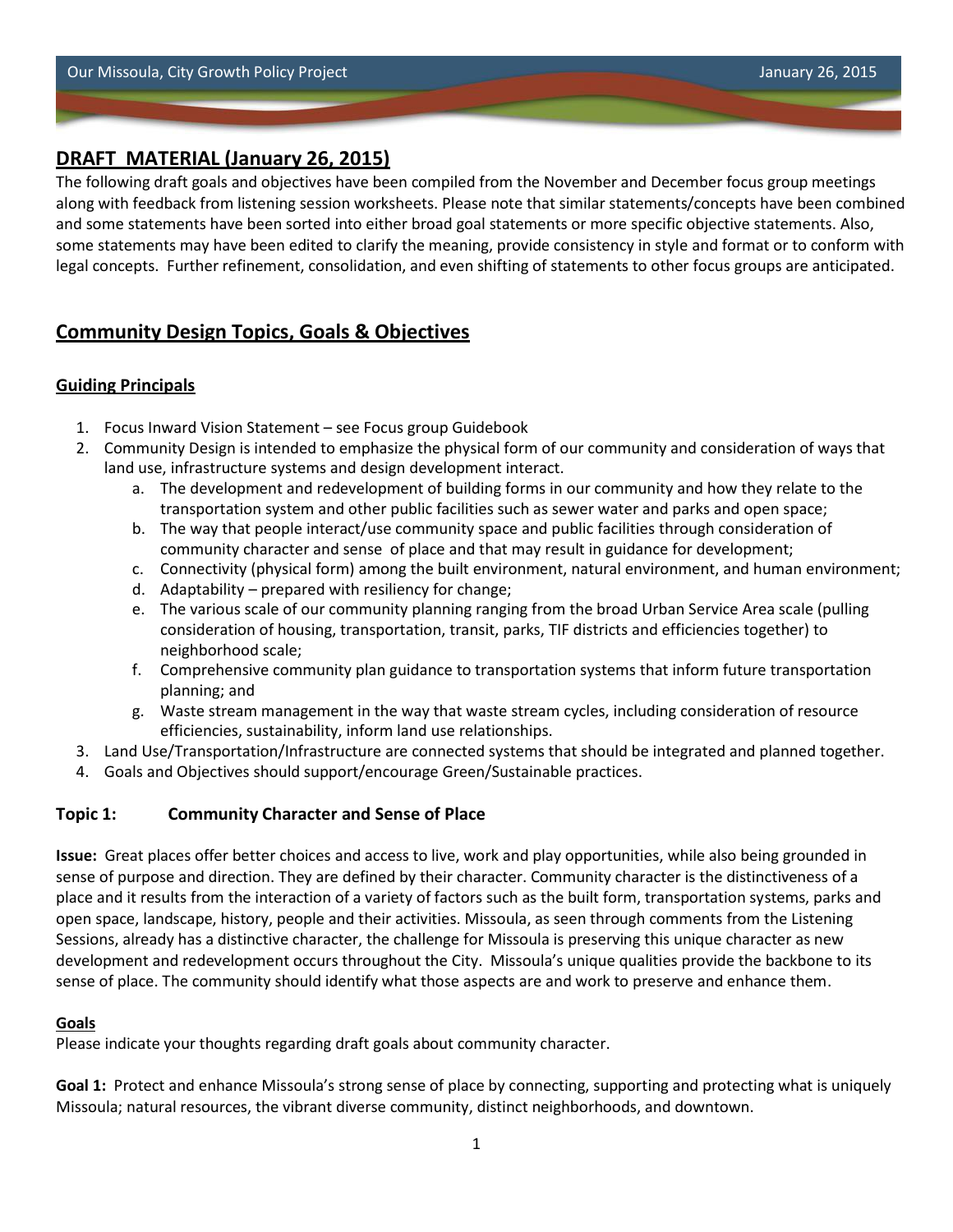**Goal 2:** Preserve and foster the community's existing distinctive qualities and support future development that enhances the character of Missoula.

**Goal 3:** Support sustainable, "green" initiatives for new development & redevelopment within the City.

#### **Objectives**

- 1. Create policies or design standards that promote beautification of all aspects of our community.
- 3. Support pedestrian-scale design that encourages non-motorized transportation and social interaction, especially in areas of the City that are now predominantly vehicular-oriented (e.g., Brooks Corridor).
- 5. Support cohesive, distinctive, and diverse neighborhoods through neighborhood involvement and planning.
- 8. Support the design and maintenance of community gathering spaces that encourage public use and social interaction.
- 9. Use overlay zones to promote how development looks and interacts with the street system, higher density housing on transit corridors and urban design to de-emphasize parking and emphasize pedestrian scale
- 11. Create a transition zone between different types of uses to clearly define edges and to allow innovative designs in the transition areas.
- 12. Provide incentives to encourage redevelopment of downtown properties consistent with the downtown plan.
- 13. Promote and incentivize mixed-use development so that residences are within walking distance to grocery stores and other basic necessities.
- 15. Promote the integration of green space and the urban forest areas, restoration of riparian restoration, and development of community gardens.
- 16. Integrate community gardens into neighborhoods and incentivize garden space in new multi-dwelling development.
- 17. Support programs that require the use of recycled & sustainable building materials.
- 18. Identify ways to plan for the effects of climate change on the community, its infrastructure, and our assets
- 19. Develop and implement community design standards through an open community in order to retain and enhance Missoula's unique character.
- 20. Develop design standards for higher density in-fill projects that are designed to be compatible with the character of the surrounding neighborhood and identify examples of exemplary projects to illustrate design concepts.
- 21. Develop policies to support local businesses by actively discouraging big chains and box stores.
- 22. Develop policies to support local businesses.
- 23. Develop design standards for big box stores that add value and character to the community
- 25. Develop neighborhood plans based on historic design patterns that unify neighborhood and foster a sense of belonging.
- 26. Encourage the design and implementation of projects that inspire both residents and visitors to explore and learn about Missoula's unique character and history.
- 28. Preserve unique character of Missoula's setting by highlighting mountain views and river access.
- 30. Develop a fair, thorough and open community process for the community to express ideas to the City.
- 31. Support the development of venues for community events and link these to economic development efforts.

### **Topic 2: Land Use**

**Issue:** Sprawl is straining existing infrastructure and services in terms of the cost to develop and maintain. Consideration of where proposed development is planned should factor into the best interest of the city overall considering the extent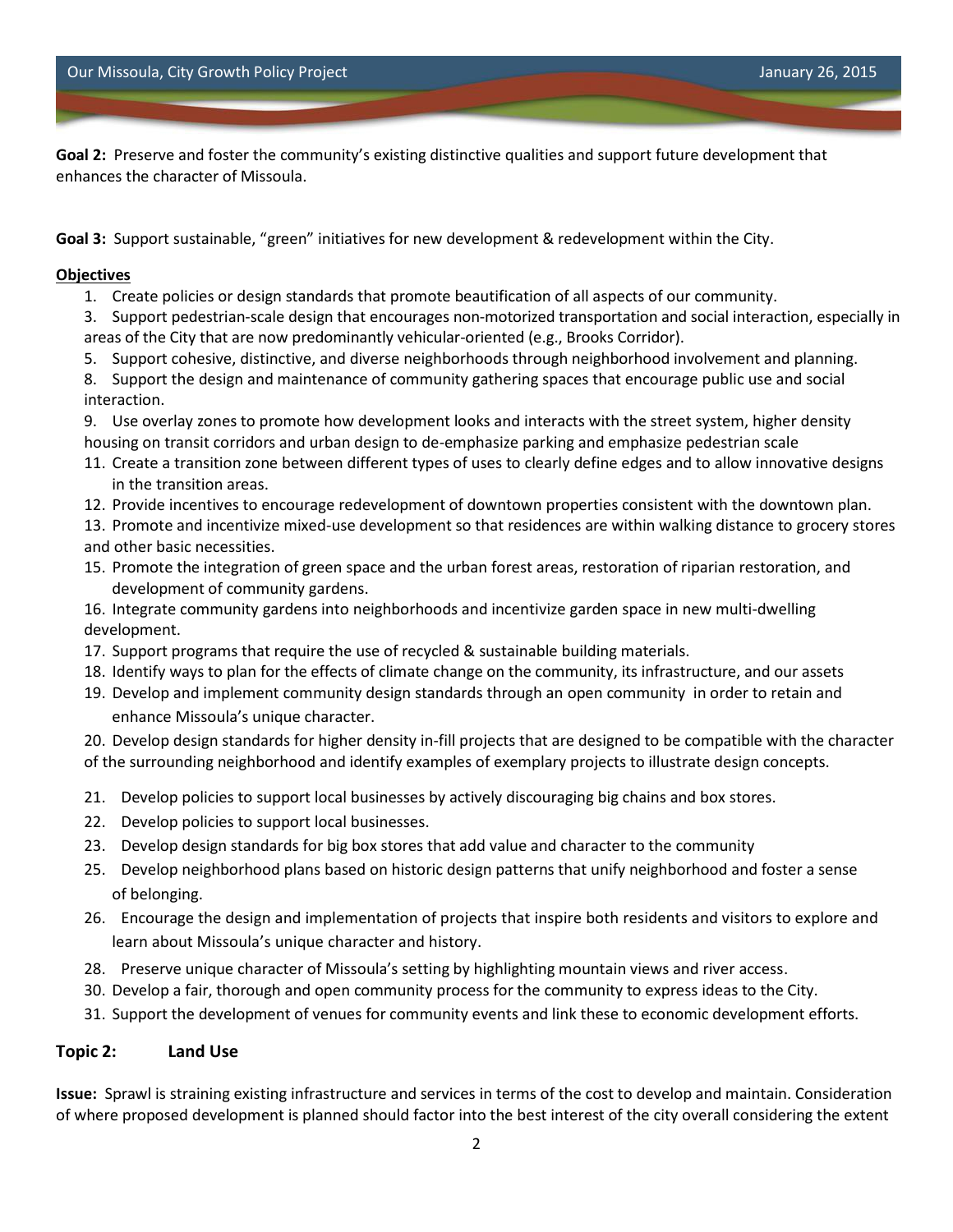of service and infrastructure needs, impacts to resources, and support of existing characters. Utilizing existing developable and redevelopable areas within the City that already receive City services will lessen the costs to the City. Residents value their existing residential neighborhoods so preserving living areas is also important. There is a need to plan for growth and discourage sprawl especially if it lacks the distinctive character of Missoula.

**Issue:** Cities need to remain resilient to emerging needs and changing demographics. In that way, Missoula needs to be ready with innovative planning tools, regulatory responses and comprehensive approaches to growth and development that provide direction, predictability and some flexibility for the future. To move forward, Missoula needs to look inward at the services and qualities currently available and make the best choices for potential changes, honoring what is known about the community. This inward focus encourages new growth in the direction of existing infrastructure, neighborhoods and public services, which ensures a community that uses resources, - from water to fuel to public funds – wisely. Land use regulations need to reflect and support the directions of this growth policy.

**Issue:** There are currently a number of underutilized commercial and industrial spaces in the City. These are opportunities for future redevelopment and reuse that help to reduce the carbon footprint. The City should encourage and plan for this type of redevelopment.

#### **Goals**

Please indicate your thoughts regarding draft goals about land use.

Goal 1: Land use regulations will reflect new building trends and best practices for the 21<sup>st</sup> century while also protecting our common values and encouraging new growth in the direction of existing infrastructure and public services.

**Goal 2:** Promote sustainable design initiatives and "green" building practices for all new and redevelopment within the City.

**Goal 3**: Proactively plan for future infrastructure. **Goal 4:** P arking strategy that supports a more compact development pattern.

#### **Objectives**

#### Character

5. Preserve and enhance existing neighborhoods and open space

8. Develop design standards for higher density in-fill projects that are designed to be compatible with the character of the surrounding neighborhood and identify examples of exemplary projects to illustrate design concepts.16. Develop community design standards to preserve and enhance Missoula's character.

17. Develop neighborhood plans based on neighborhood character and history.

9. Revise and update current land use designations and zoning to align with the growth policy.

10. Encourage growth in the urban core.

11. Establish an urban growth boundary to concentrate development inwards, limit sprawl and plan for annexations.

15. Encourage living/working spaces and sustainable development. FLEXIBLE

#### **Regulatory**

- 1. Update impact fees to cover full impact of development.
- 2. Encourage development to pay their proportional share of services and infrastructure.
- 6. Consider the City-County interface and create a plan for how development in this fringe takes place.
- 21. Articulate an annexation policy that identifies growth areas consistent with the Urban Fringe Development Area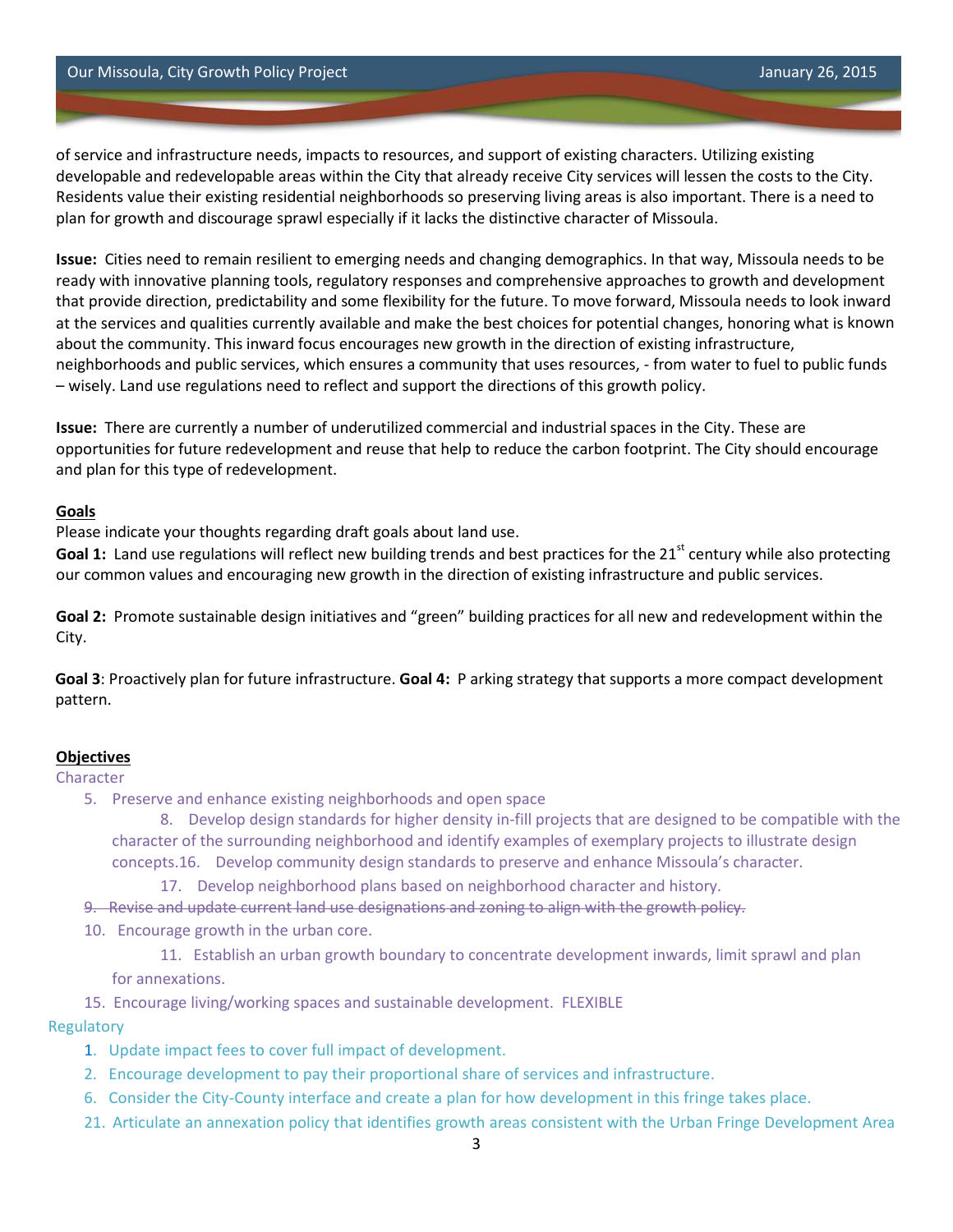Plan that establishes zoning for these areas, that imposes city development standards and that provides for the cost of providing services in these areas.

- 22. Provide incentives for development that exceeds minimum development standards.
- 23. Designate future land uses in order to provide predictability in the development review process.
- 24. Amend regulation to allow for innovative development designs and growth in 21st century industries.

#### AG

#### 25. Encourage agricultural land use preservation in appropriate areas.

20. Provide predictable subdivision regulations that clearly protect our common values – including open space, agricultural heritage, and connection to local food access.

#### Infrastructure

18. Develop transit oriented development (TOD) policies and zoning standards.

3. Allow and incentivize infill development that is close to existing infrastructure and that can utilize non-motorized and public transportation facilities.

26. Growth outside city limits should not exceed the ability to provide necessary services.

#### Diversity/Accessibility

- 27. New construction should increase accessibility by adopting updated ADA requirements and including design features that promote "visitability" for disabled individuals.
- 40. Encourage development that provides housing for all income levels.

#### Existing Commercial Properties

- 33. Missoula will allow for, and encourage, the ability to repurpose commercial or industrial buildings and land.
- 34. Identify commercial areas needing repurposing.
- 35. Ensure repurposing of commercial buildings results in development that provides many opportunities for future uses as are currently available.
- 36. Align policies and develop strategies to allow for the ability to repurpose commercial buildings.
- 37. Incentivize and encourage new design of outdated buildings & commercial space.
- 38. Redefine and incentivize the redevelopment of commercial areas to create opportunities for rich social activity and more intense use by repurposing existing structures to accommodate a mixed use including housing, neighborhood centers, civic space, reclaimed landscaping, and commercial opportunities.

#### **Topic 3: Transportation**

**Issue:** The transportation system plays an important role on the overall design of a community. People can lead healthier, more active lives if the community is built to facilitate safe walking and biking and promotes public transportation use. Alternative transportation options are limited in the community and exist with many gaps. Additionally, many people are not aware of the transportation options available and where they exist.

**Issue:** Missoula offers a good bike and pedestrian trail system and good access to the trails, but there are still gaps in the system. The Community Design focus group would like to see bike and pedestrian infrastructure of streets enhanced to promote healthy lifestyles and alternative modes of transportation. Safety for bicyclists and pedestrians should be a priority when considering any new or redevelopment projects.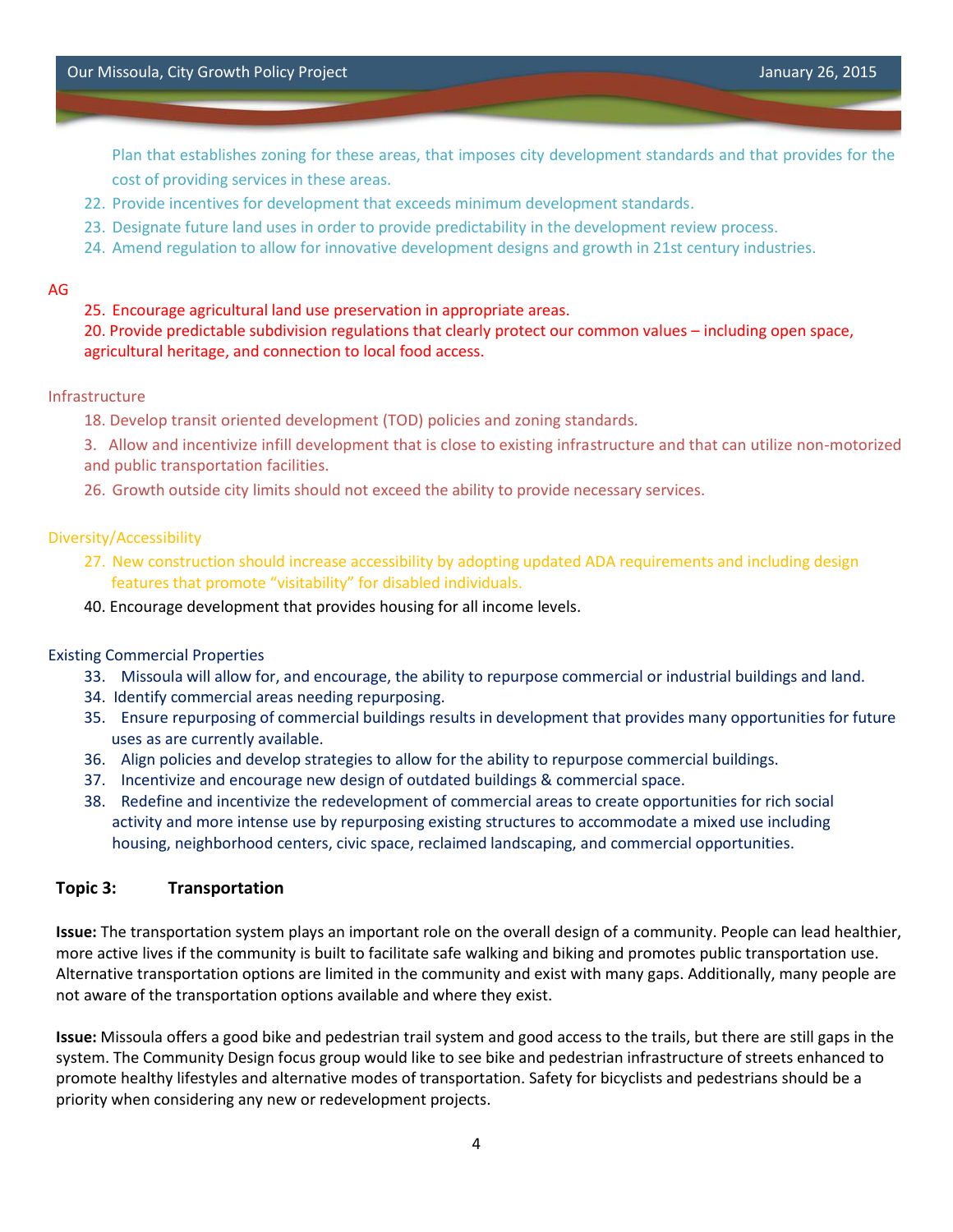**Goal 1:** Prioritize a transportation system which provides diverse transportation options while emphasizing safety and livability and reduces reliance on automobiles.

### **Objectives/Actions:**

1. Develop policies that promote the use of active transportation (walking, biking or public transportation, etc.) over the use of single occupancy vehicles (SOV's).

3. Emphasize safety and livability of the transportation network over capacity.

21. Prioritize safety in the design of the overall transportation network.

6. Consider individual on-demand transportation alternatives that would allow access to a majority of residents within  $\frac{1}{4}$ mile walking distance.

8. Reduce VMT (vehicle miles traveled) by 10% each year.

11. Determine the current benchmark of total "Vehicle Miles Traveled" and establish a target to limit growth or reduce VMTs.

7. Strive for a mode split of, at most, 25% of all trips are single occupant motor vehicle by 2030

24. Develop a bike share system to encourage bicycling and

9. Adopt programs that promote more transit alternatives and different modes of travel.

23. Encourage programs that support non-motorized infrastructure; increase non-motorized trips to 20% of all trips by 2030.

10. Support and plan for active transportation options such as walking and biking.

26. Support and plan for active transportation options such as walking and biking.

27. Support a system of complete streets in all neighborhoods.

25. Develop a robust, thoughtful transportation system that draws people from their cars through the use of well designed, planned and integrated streets, pedestrian facilities and public transportation options.

19. Upgrade 100% of arterials and collectors with safe bike lanes, safe sidewalks and safe crossings.

22. Establish safe pedestrian/bicycle crossings in high traffic areas.

**Goal 3:** Missoula will have a connected, efficient, safe, and attractive system of bike and pedestrian, AND TRANSIT facilities that promotes healthy lifestyles and encourages use of active transportation options.

### **Objectives/Actions:**

13. Prioritize bicycle and pedestrian transportation safety features to result in zero safety fatalities and sever injuries (consistent with Community Safety Transportation Planning Goal).

15. Maintain and increase bike-ability between and among neighborhoods and commercial centers.

16. Establish connectivity in the trail system where links are missing in order to improve ease of their use and provide direct routes to all parts of Missoula.

18. Develop design standards and pedestrian friendly infrastructure that promotes the safety of bikers and pedestrians and decreases conflicts with motor vehicles.

20. Provide safe connections to schools and play areas.

**Goal 2:** Missoula's transportation system will be planned in concert with land use goals. - LAND USE

### **Objectives/Actions:**

2. Develop new parking standards that reduce parking ratios, incentivize reduced parking supply and demand, and support compact development.

4. Encourage developers to provide incentives that reduce reliance on SOV transportation.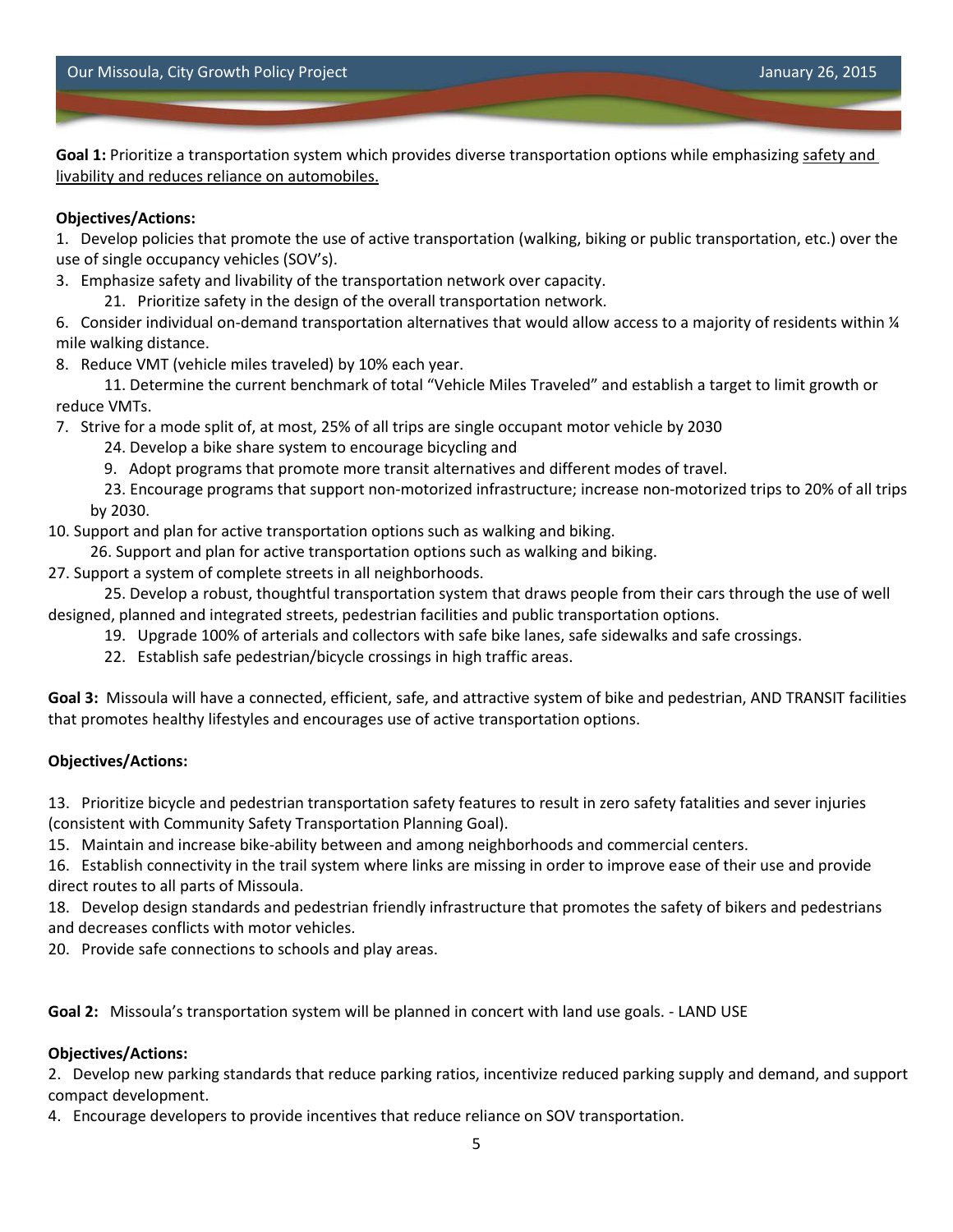Our Missoula, City Growth Policy Project January 26, 2015

5. Adopt transit-oriented development (TOD) principles that promote efficient transportation systems and high density land use patterns along transit corridors and major transportation corridors.

12. View parking as a system and revise parking standards to reflect future land use needs.

14. Incentivize new development or redevelopment that implements safety techniques.

17. Incentivize development near existing infrastructure, strengthen and ensure the entire community remains bikeable/walkable.

#### **Infrastructure**

**Issue:** It is difficult for many cities across the nation to maintain existing infrastructure. Pressures of growth and sprawl around the City increase the long term maintenance costs for the City. A need for a sustainable, long term solution to maintain and upgrade infrastructure is needed.

**Goal 1:** Build and maintain infrastructure that will be economically and environmentally sustainable and adaptable for the community.

1. Prioritize maintenance of existing infrastructure over new construction.

use of sustainable/recycled materials

clay pipes

recycled rubber

funding priority for capital improvements

Expanded infrastructure...

9. Update development impact mitigation costs of community infrastructure to reflect the real costs of development.

review of the annexation policy is warranted.

expand within urban service boundary

3. Provide infrastructure that supports desirable land use patterns.

2. Integrate infrastructure (water/sewer) service area decisions with land use and transportation patterns to create a more compact community.

6. Evaluate existing, strengthen and build new infrastructure that aligns with long term growth goals.

condition, capacity to handle additional development

need to replace, upgrade existing infrastructure

Subtopic

12. Identify future growth areas and invest in water and wastewater system improvements to encourage development in these areas.

4. Encourage and develop energy infrastructure that shifts supply and demand away from fossil fuels.

13. Review regulations to allow for renewable energy options such as roof-top solar and investigate financial mechanisms to encourage investments in such systems.

city lead by example

climate action plan

5. Infrastructure services should be guided by a principle of resource conservation and best practices to mitigate and adapt to climate change.

Waste

10. Revise policies to reflect waste management as resource management and foster an environment to maximize benefits to local economies, environment and communities.

no incentives for recycling

msla is much lower than national and state recyling rates

target % recycling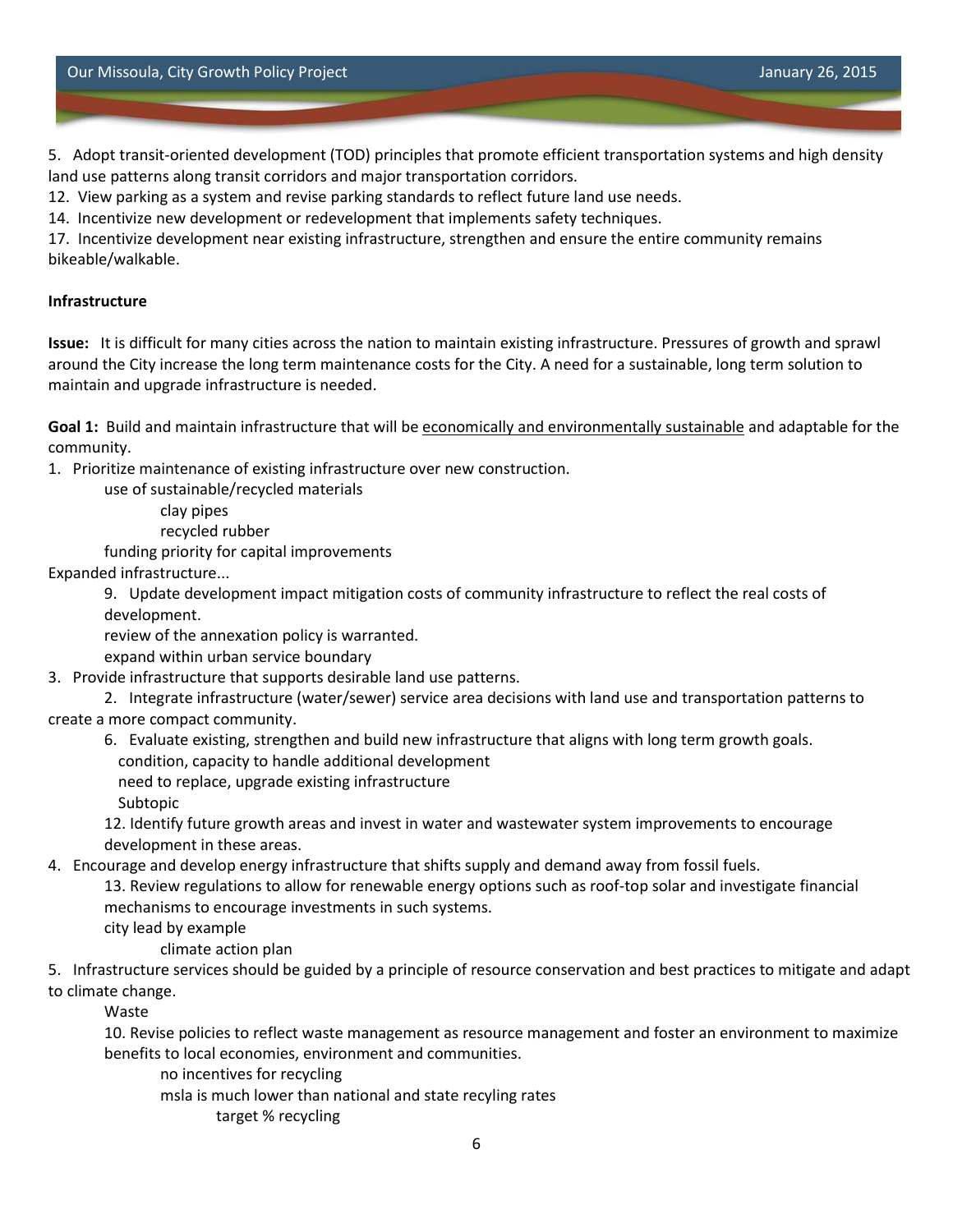adopt zero waste goal

composting

recycling infrastructure/public utility

11. Consider individual transportation needs and options and ensure local and national (broader) travel options are available.

- 7. Develop the transit system as a community utility (or basic infrastructure). move to Transportation?
- 8. Encourage the development of "complete streets" for all new roadway improvements. move to Transportation?

### Affordable

Goal 2: Missoula will have secure access to water, sewer, energy and waste/resource management infrastructure.

such as...water, sewer, energy and waste/resource secure access? managed for the public interest/good

Infrastructure is the services and facilities necessary for a community to function.

social services schools hospitals parks physical services sewer, water, storm drainage power, gas communications transportation waste Infrastructure influences land use and design. density (sewer/water) access (roads/trails/transit) type of use (housing/commercial/industrial) Subtopic City's role is to provide and maintain infrastructure. maintaining infrastructure has become increasingly difficult new infrastructure is a major public investment sprawl increases initial and long-term costs Subtopic Investment in infrastructure should be strategic: Facilitate development where appropriate Efficient use of public resources Discourage sprawl/leap-frog development sustainable = ability to maintain sustainable = climate, social impact

#### **Topic 5: Natural Areas and Outdoor Recreation**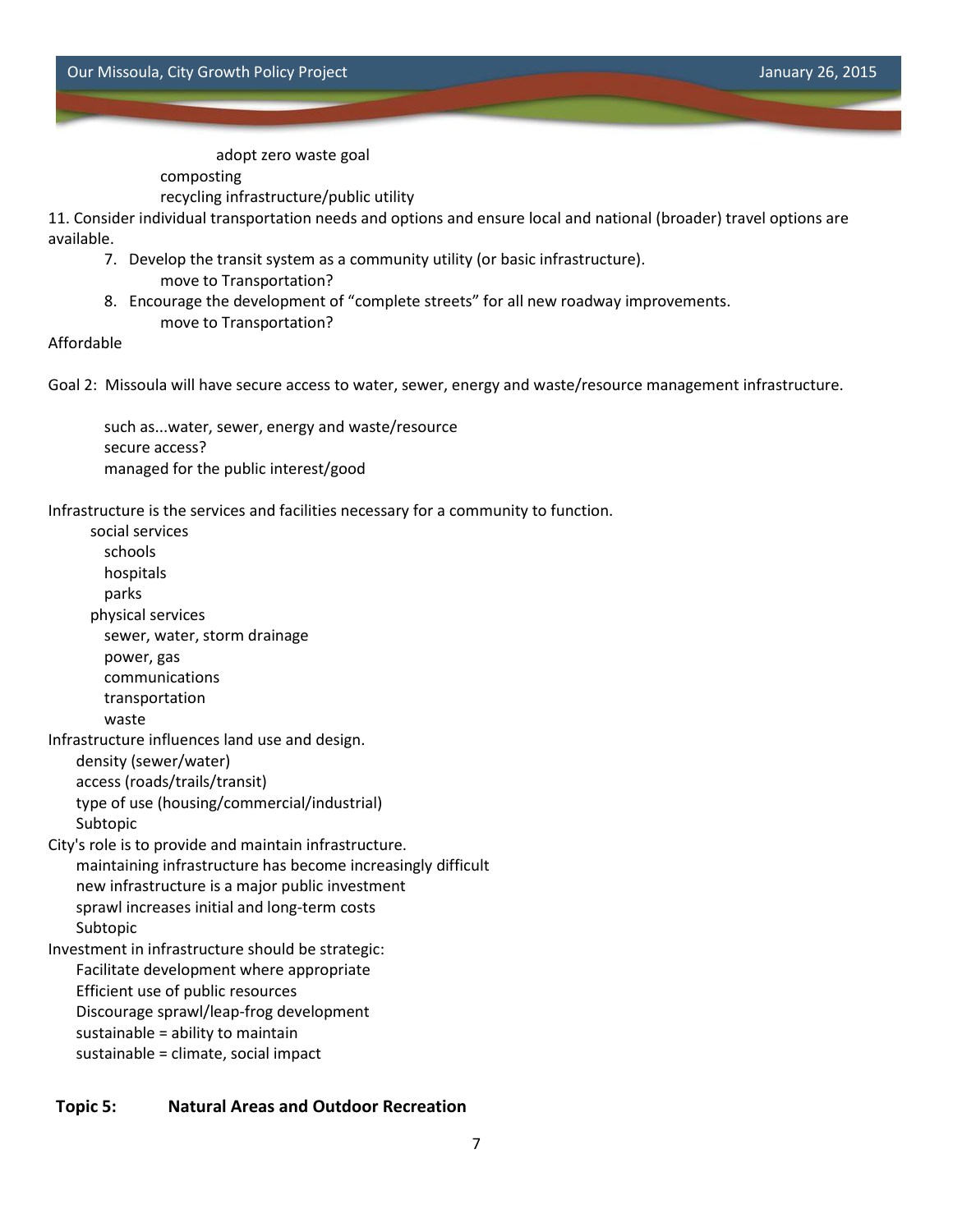**Issue:** Missoula has an extensive system of natural, open spaces that provide opportunities to recreate in and around the City. It is important to provide access to and between these important features of the community in a thoughtful, well designed manner. While increasing the connectivity to the natural areas and outdoor recreation, it is also important to ensure that open spaces remain uncluttered and uncrowded.

### **Goals**

Please indicate your thoughts regarding draft goals about natural outdoor/recreation.

**Goal 1:** Recognize and strengthen preservation and responsible access/use of Missoula's outdoor resources.

**Goal 2:** Maintain and expand access to Missoula's trails, parks, open space and recreational areas through a connected system.

**Goal 3:** Improve the community's urban outdoor amenities, and prioritize the creation of more public spaces (e.g., more plazas downtown, more neighborhood parks).

### **Objectives**

- 2. Provide well designed, convenient access to trails, open space, and recreation through connected public transportation system.
- 3. Prioritize and develop standards that preserve and protect Missoula's natural resources and natural areas for the entire community.
- 4. Create incentives for protection of open space and conservation during the development process
- 5. Manage and protect natural and outdoor recreation areas in order to protect the resources and maintain beneficial uses.
- 6. Create policy that mitigates and adapts to climate change to conserve and preserve natural areas.
- 7. Provide conveniently located park space for all neighborhoods, and provide connectivity between parks through trails and greenways systems.

# **Topic 6: Affordable Housing/Infill Development**

**Issue:** Opportunities for housing to meet the needs of a variety of people is key to a successful city. It is important to have a diverse selection of housing integrated throughout the City including affordable housing options near the urban core where there is easier access to the public transportation system, shopping, employment and other basic needs. Additionally, consideration should be given to the design of all types of housing so that the character fits with the established sense of the community.

### **Goals**

Please indicate your thoughts regarding draft goals about affordable housing/infill development.

**Goal 1:** Promote opportunities for well designed affordable housing for all Missoulians.

**Goal 2:** Provide opportunities to develop a variety of housing types to meet the needs of a diverse population in regards to age, income, abilities and family size.

### **Objectives**

1. Prioritize policies that incentivize development of affordable housing such as density bonuses, ADU's, land trusts,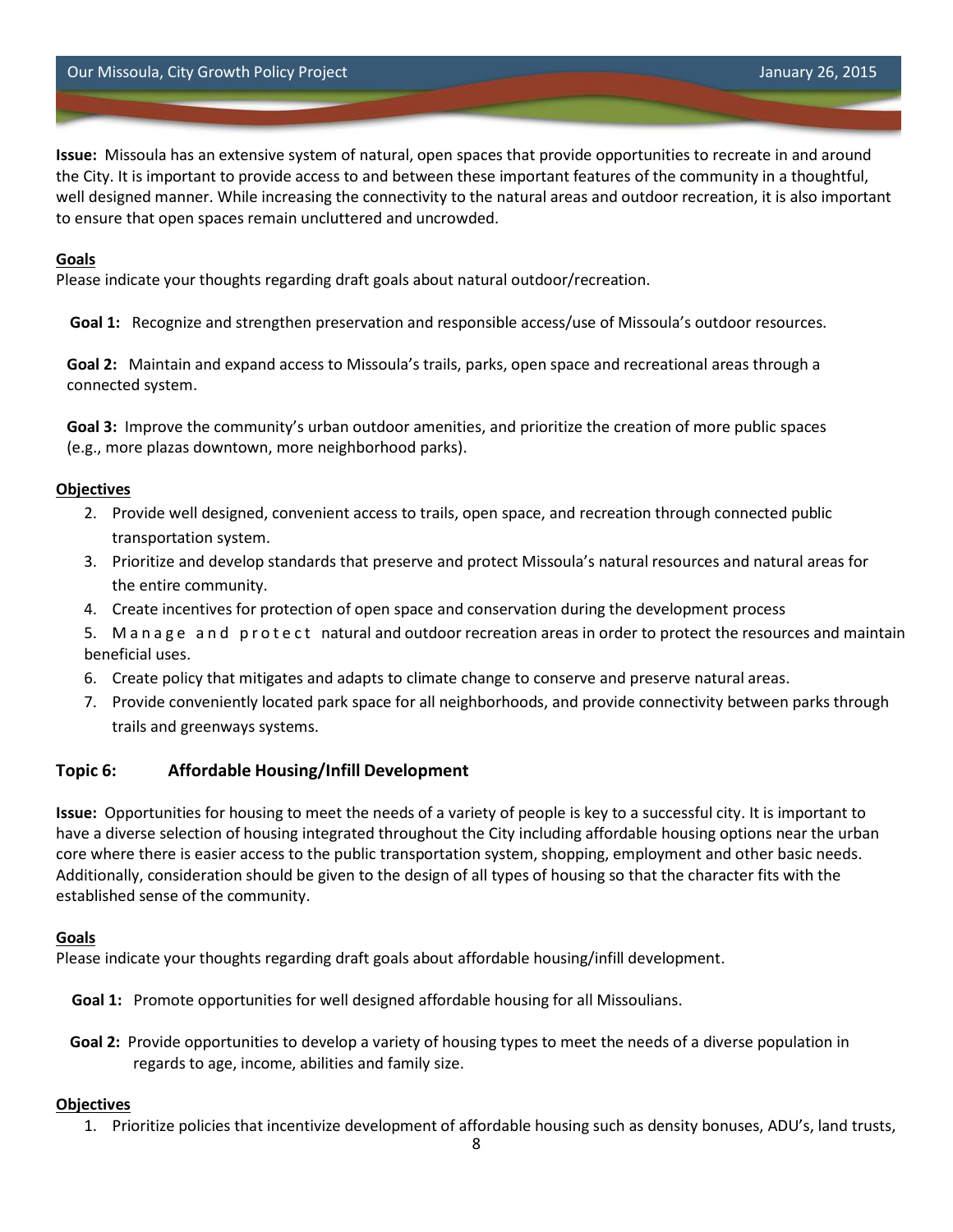land use patterns, building types and inclusionary zoning.

- 2. Promote affordable housing in the urban core that avoids pushing people with low to moderate incomes out of the City.
- 3. Incentivize infill development, particularly housing in downtown.
- 4. Develop and provide incentives for energy efficient "above-code" green building and development to reduce developer and owner/tenant costs.
- 5. Encourage new development to pay their proportional share of services and infrastructure.
- 6. Existing level of services should be maintained or improved.
- 7. Encourage redesign of vacant lots in approved subdivision for affordable smaller lot development.
- 8. Promote the development of a range of affordable housing types to meet the needs of different households sizes, age and income levels.
- 9. Modify land use regulations to provide more options for affordable housing with tools such as revised minimum lot size and inclusionary zoning.

### **Topic 7: Sustainable Development**

**Goal 2:** Promote sustainable design initiatives and "green" building practices for all new and redevelopment within the City.

#### Green/Sustainability

- 19. Create mixed use zoning areas that allow for the growth of small manufacturing from recycled materials. (Example: Recycling Development Zone in LA)
- 7. Promote sustainable building practices.
- 4. Develop standards for zoning and subdivisions that encourage new development where infrastructure can support and discourage "greenfield" development.
- 12. Incentivize and promote net zero energy districts.
- 13. Provide standards to encourage the use of permeable pavement and green building techniques.
- 14. Consider changes to land use regulations in order to reduce the impervious surface of developments and incorporate such practices into the remodeling, expansion or rehab of existing developments as well.
- 28. Encourage incorporation of green building design into all public buildings.
- 29. Review regulations to allow for alternative energy options such as roof-top solar and investigate financial mechanisms to encourage investment in such systems.
- 30. Explore development of a green best practices/building code.
- 31. Identify and promote the benefits of green buildings such as the reuse of building materials.
- 32. Incentive green building through a streamlined approval process.

39. Develop a green space policy for repurposing commercial buildings that requires a minimum amount of green space (i.e. 15%) whether indoor or outdoor spaces.